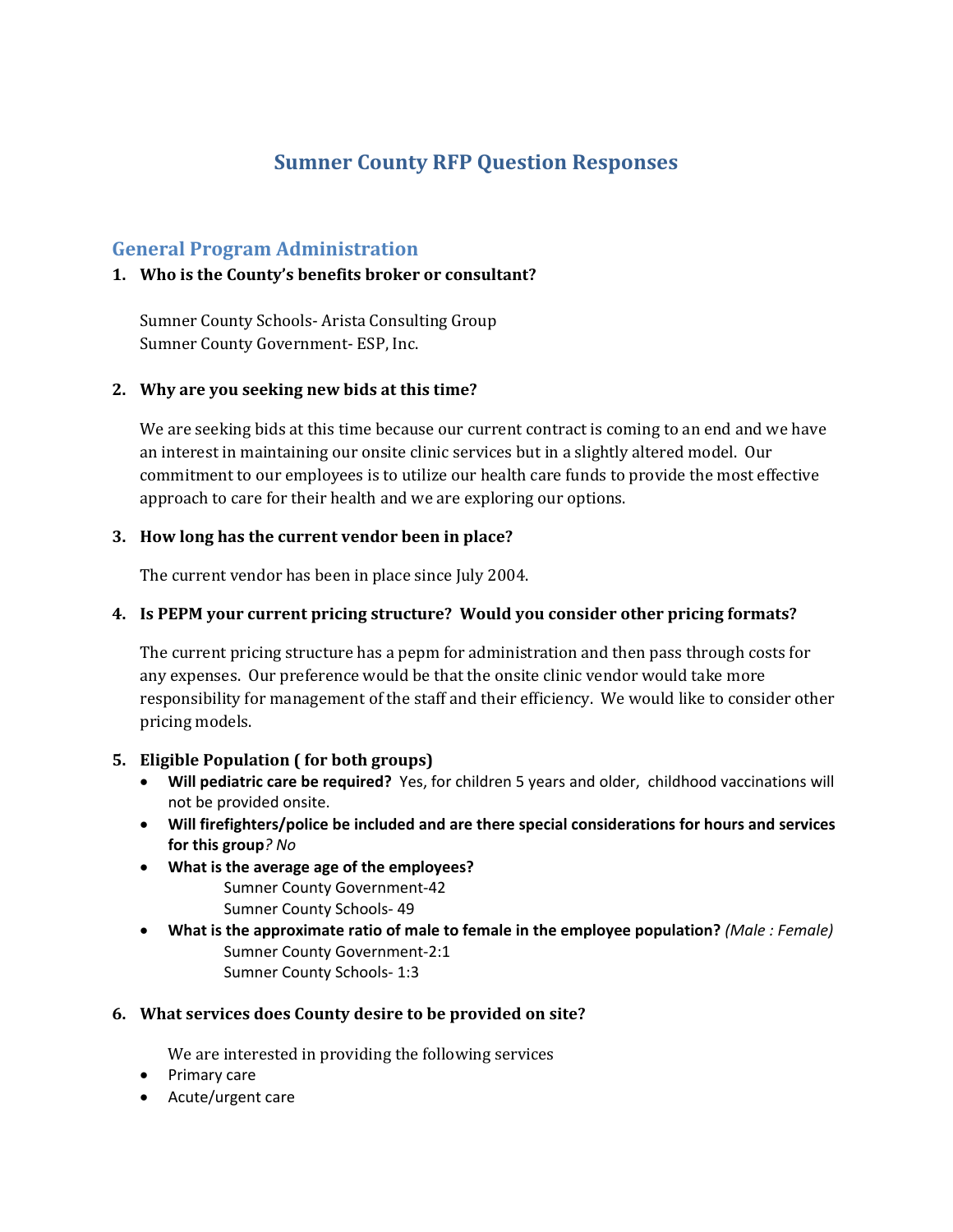- Wellness/disease management (i.e., screenings, health assessments, chronic care, etc.)
- Medication distribution and medication management

#### **7. How many employees participate in the HDHP plan?**

Sumner County Schools- 111 employees

Sumner County Government does not offer a HDHP

#### **8. How is the current clinic accommodating collections for HDHP participants?**

A small co-pay is collected at time of services for non-wellness visits.

#### 9. Is this a 5-year contract with annual renewals? If not, would you agree to a term of more **than 1 year**?

This is a 1 year contract with up to 4 consecutive renewals. The contract will include performance guarantees.

# **Location/ Clinic Space / Services**

### **1. What is the size/layout of the existing space (i.e., number of exam rooms, number of restrooms, etc.)?**

Floor plans for each of the locations will be posted in a few days.

# **2. Does the County have flexibility with the current locations based on considerations of you population's home locations?**

This is something the County would consider but will not be part of the consideration in this RFP response.

#### **3. Will the County consider alternative hours?**

The County is always evaluating alternative hours and will need to improve after‐hours access to resources for individuals who use the onsite clinics and consider how to keep utilization of resources most efficient.

#### *4.* **Will existing equipment/supplies be available to the selected vendor?**

All existing equipment and supplies will be available to the incoming vendor partner. A full equipment list by location will be posted in a few days. Equipment is owned by Sumner County Schools.

#### *5.* **Please describe the technology platform expectations***.*

The technology platform must be provided by the vendor. Historical data files will be provided from the current vendor to the incumbent. All IT equipment will be provided by the vendor and owned by the vendor.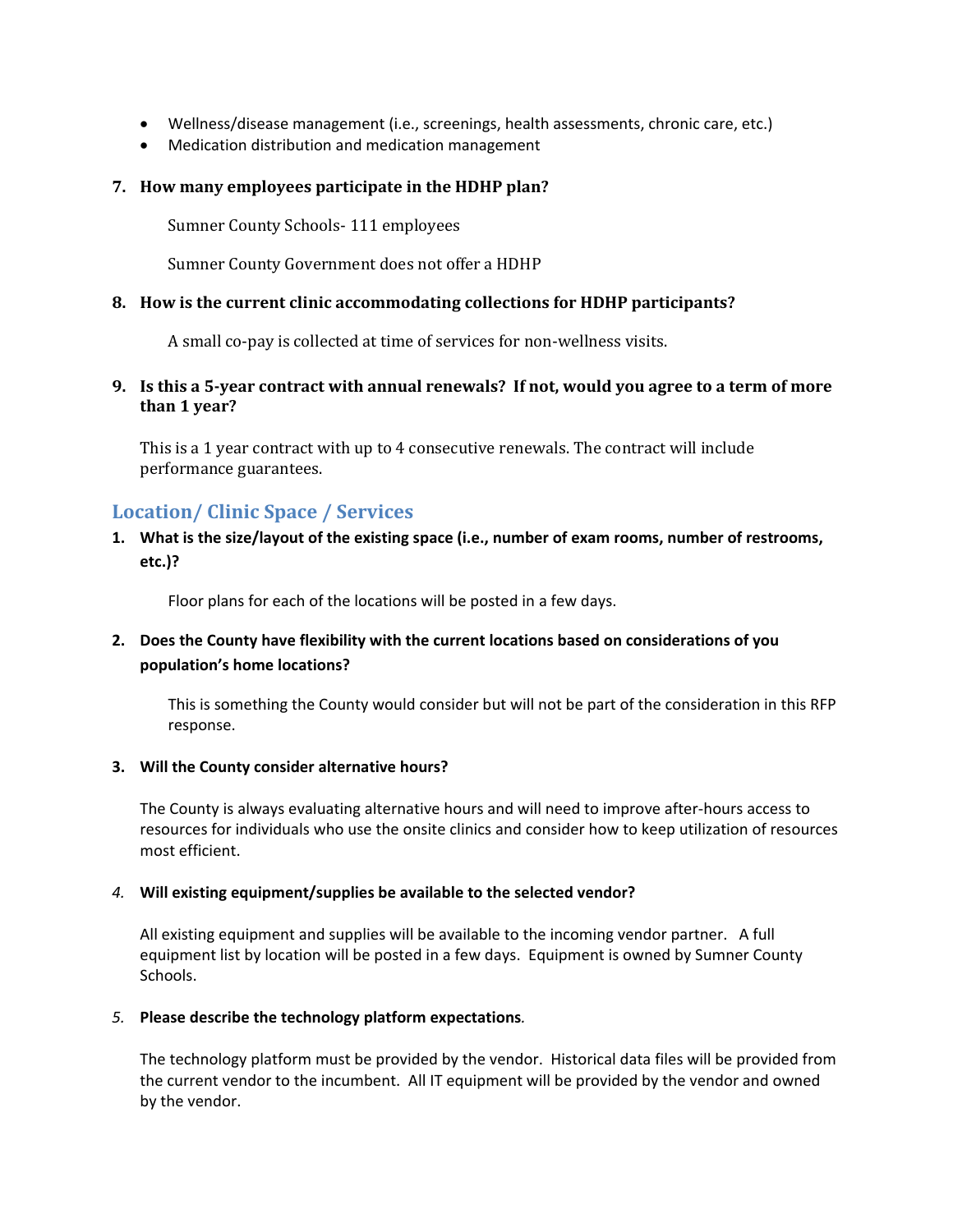### **6. Are any of the clinics quipped with radiology?**

The clinics do not provide imagine and the goal would be to refer to the most efficient imaging providers. That referral list will be provided to the onsite clinic vendor once awarded the contract. 

# **7. Are you retaining your current HRA or can the vendor suggest a new HRA?**

The County is not tied to any HRA nor do we find inclusion of an HRA a critical element to the provided service. If a vendor would like to include an HRA as part of their program, we would ask that in the response to this proposal you include why and how that data will be used and lead to improved success.

# **8. If we have a disease management program, can we include in the response (with pricing) or does the County not desire a new DM vendor (as part of the RFP response)?**

The primary reason for this program is to improve disease management. Therefore, it is critical to address this in your response.

#### **9. What data resources are available now to determine risk scoring and stratification?**

The County utilizes a current data analytics system that utilizes Johns Hopkins risk indexing. That will be the system that provides outcomes reporting to the County. For the BOE, in the event of termination for any reason, Current Vendor agrees to electronically transfer all medical records to any successor clinic administrator selected by the Employer.

# **10. What is the current relationship between the clinics and the local physicians and subspecialists?**

There is no existing relationship between current clinic providers and the specialists. Creating an improved model to reduce fragmentation of care would be on interest for consideration.

# **11. Will you provide the BCBS medical claims information (visits, costs) in the following categories, for the past 5 years?**

No, for the purpose of responding to this proposal, our interest is in understanding how your company typically analyzes your impact. We are not interest in any examples specifically related to our current spend.

# **12. When will you decide if you will maintain all 6 clinics?**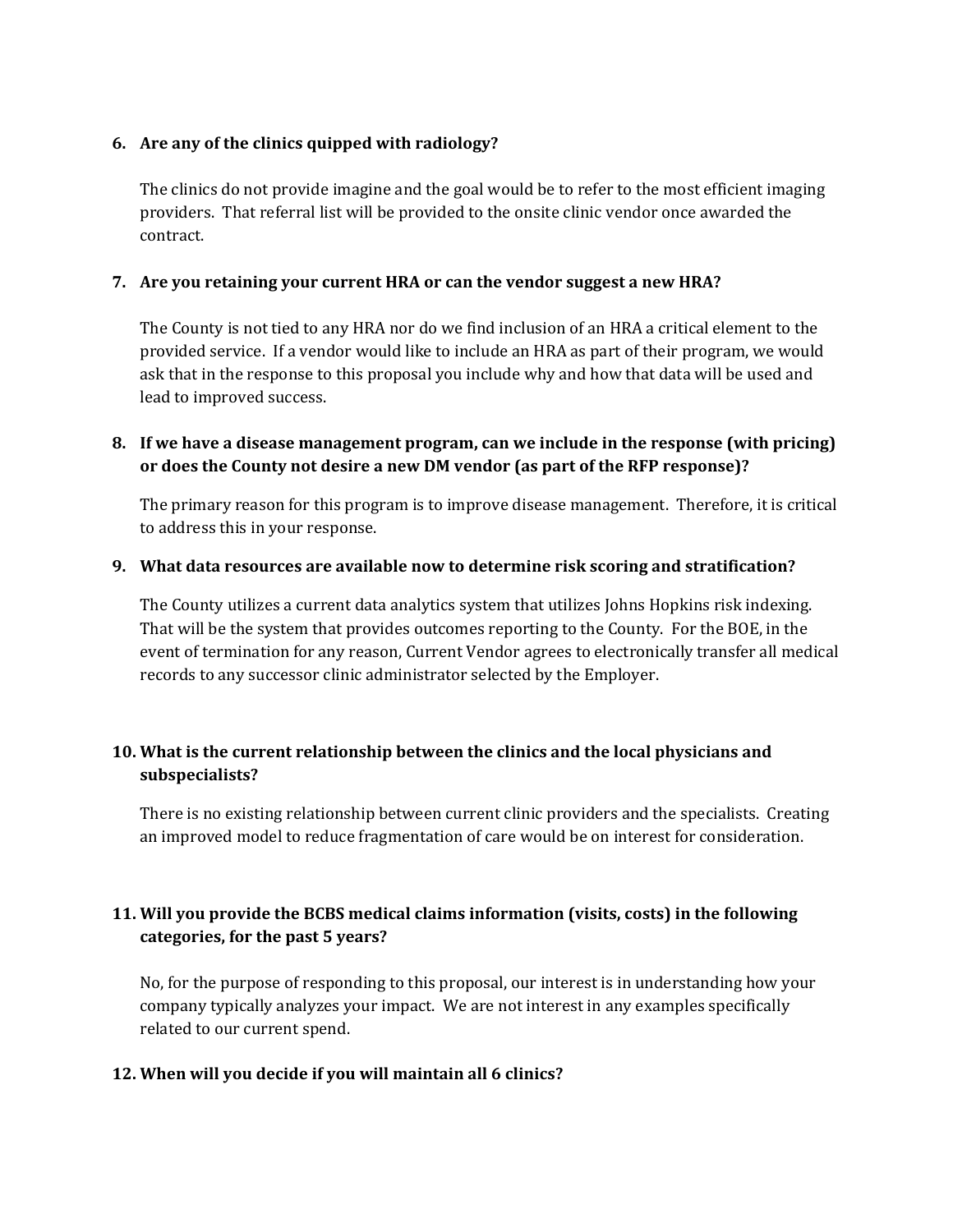That has not been determined at this time, but is under consideration. The decision will be made prior to the final bid from the top candidates.

#### 13. If you consolidate, would you look to expand any of the current clinics? Size? Hours of **Operation? Scope of Service?**

Yes, if consolidation can deliver better resources for our people, we would consider those suggestions. 

#### **14. Are students from the school district eligible for care?**

 $No$ 

#### **15. Are the clinics that are located at a school expected to be first responders in a medical emergency at the school?**

No 

#### **16. Does the school district contract with CareHere or with the County for utilizing the clinic services**

Both entities would have separate contracts with the clinic vendor.

### 17. Do they offer after hours on-call service? If so, who is responsible? Nurse line or MD **line?**

Currently there are no after-hours call services. The intent is the new provider will have a plan to handle after hours calls for any persons who utilize the onsite clinic services.

#### **18. How are sick v. well visits currently scheduled?**

20 minutes are allotted for sick visits and 40 for well visit physicals.

#### **19. How are walk‐ins handled?**

Persons are asked to call or schedule online, but clinics are asked to schedule to accommodate visit needs on a daily basis within reason.

### **20. Is there a pharmacy on site at any of the 6 locations**

No, but medications are distributed at each location by providers.

### **21. Please provide the following information with regards to your wellness program: (will need this for both entities)**

The wellness program for Sumner County Schools is described in the RFP. Current participation is 54% for primary care services and 5% for coaching services.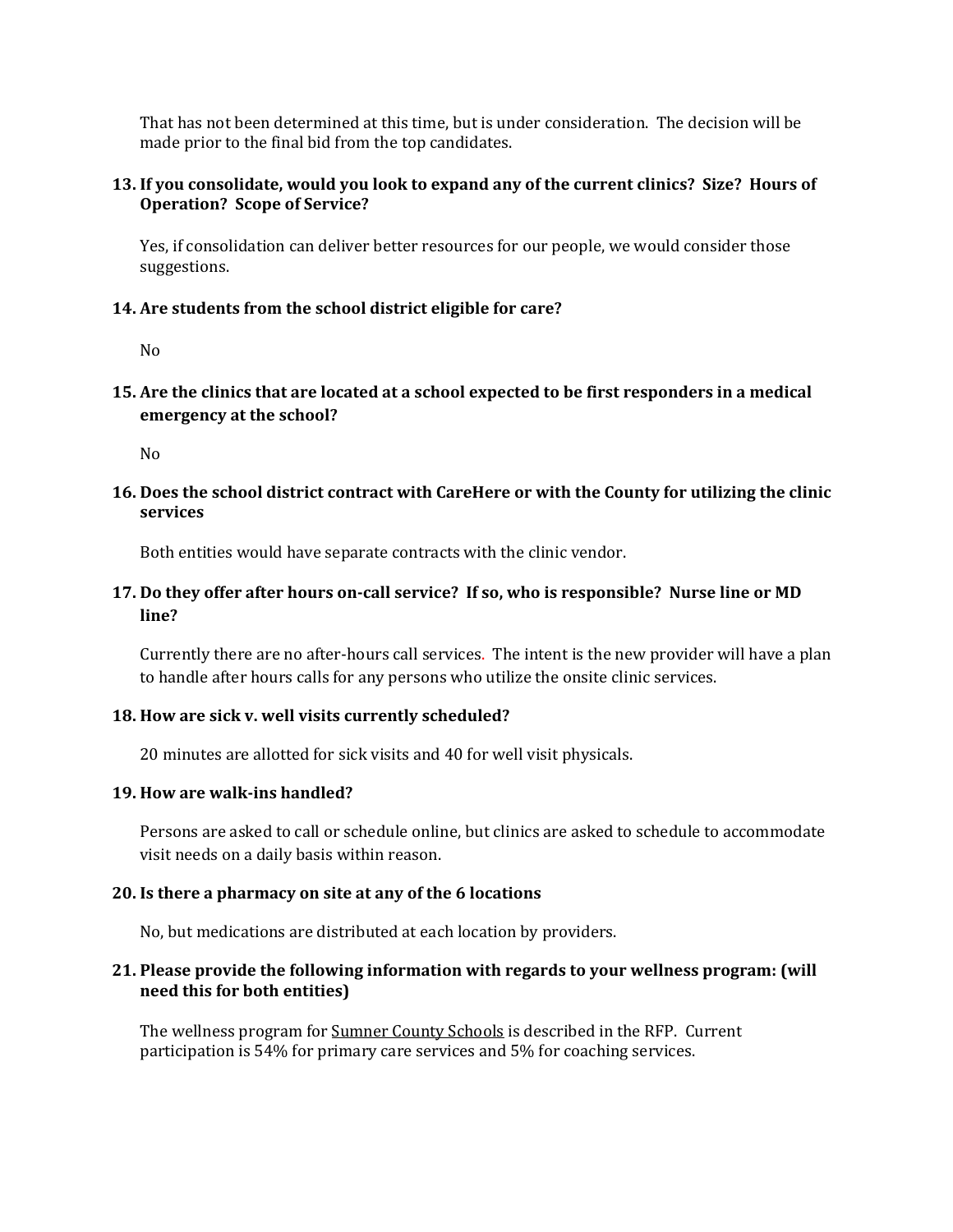The County Government wellness program is handled thru on-site clinic. Individuals must have HRA (employee and spouses on insurance); complete any programs where benchmarks not met; all must participate and complete by due dates or drop to Standard Plan.

The goal is that the vendor recommends a total population health program that is integrated in the onsite clinic program.

# **Staffing**

### **1. What are the current staffing models for each location? Are these satisfactory?**

The current staffing models are heavy on provider utilization for lab draws and chronic condition management. Our goal is to improve the quality and efficiency of care by providing more services but utilizing professionals, other than providers to deliver services that do not require providers. Our goal is for respondents to provide their interpretation of the most efficient staffing model and explain how you would determine what FTE equivalent would be needed to each location based on parameters that you would typically use in your models.

#### **2. Is incumbent staff available for hire?**

These professionals are hired by CareHere and that would have to be handled outside of this RFP. 

# 3. Does the employer have any rights to remove staff from the clinic – if so, is there a cure **period prior to dismissal of individuals?**

This will be dependent on our contract with you, but yes, the employer will have the right to request dismissal, but there will always be a cure period unless the violation would escalate to the level of concern that dismissal is imperative.

#### **Utilization**

# **1. May we have utilization data by each clinic for the last 12 months and a breakdown of visits by reason?**

For the purpose of this RFP please respond with how you would determine the number of FTE's at each professional level in order to provide services.

#### **2. May we have copies of recent vendor‐issued clinic summary reports?**

No, that information is confidential.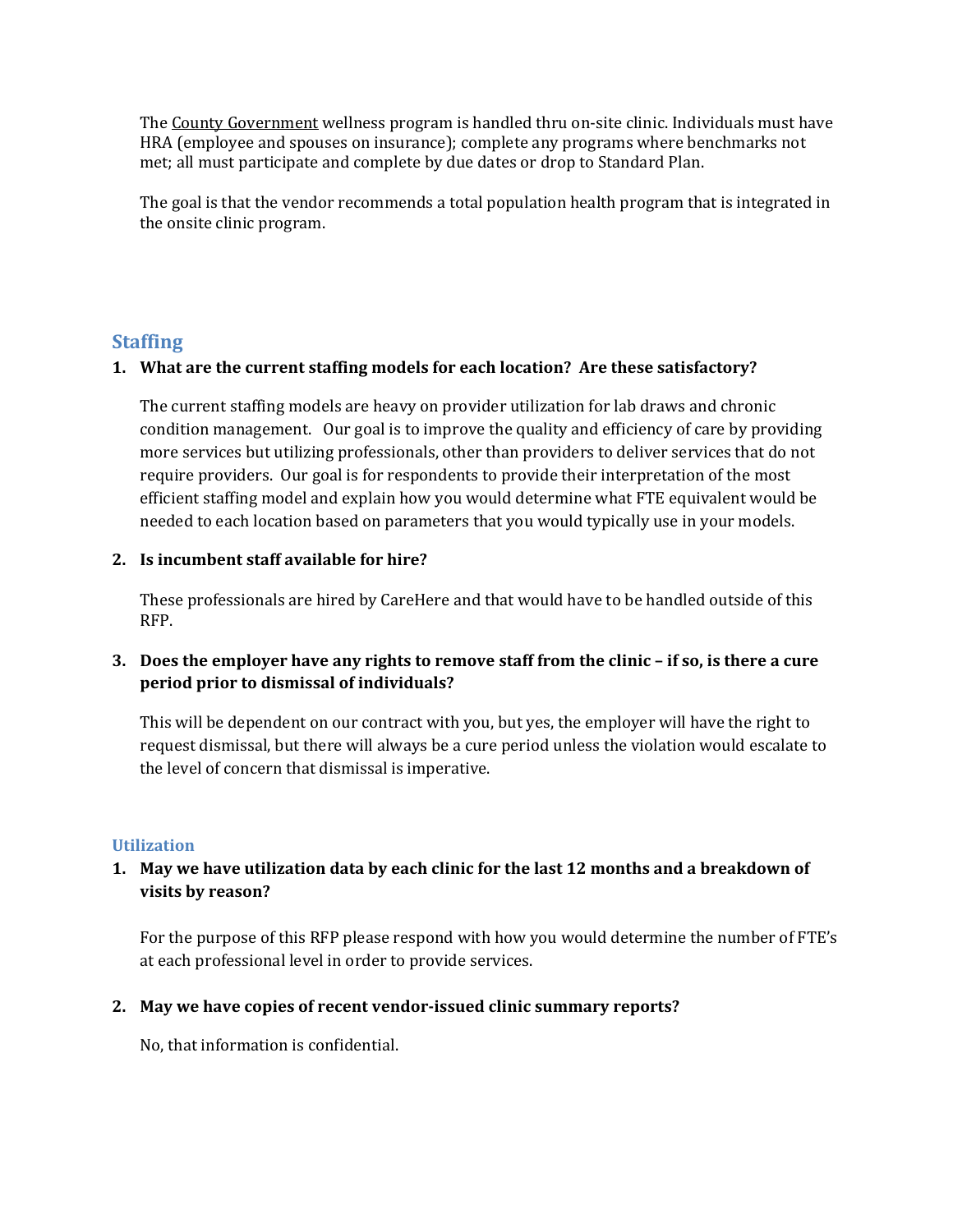### **Worker's Compensation/Occupational Medicine**

1. **Does the County desire occupational related services (physicals, drug screens, surveillance testing, DOT exams) to be directed to the on‐site clinic?**

This is not part of the scope of this contract

#### **Finance/Billing**

**1. Would the County please outline the budgeted dollar amount for all on‐site clinics and wellness program?**

There are no budgets set for future years at this time. Our interest is to learn more about what services different vendors can provide and at what price point.

### **2. Is there an incentive/steerage for employees to utilize the clinics?**

At this time the incentive is for participation in our wellness program which would be getting a physical or biometric screen and then working to improve those values to reach specific objective goals.

There is also an incentive in that there is no fee to utilize the onsite primary care and medications are of no cost to the employee or family member.

**3. Do the clinics currently file claims with BCBS? Are there any costs that are a pass through to the employer?**

The incoming vendor will need to have the ability to send claims for those on the HDHP to the carrier. 

# **4. What are the specific performance guarantee metrics and benchmarks that Sumner County will apply to the services described in the RFP?**

Those performance guarantees are being considered but will include the following:

- Improvement of biometric risk for those individuals engaged in the program.
- Reduction in ER utilization
- Reducing lab spend
- Improvement of population risk migration

### **5. In the General Requirements and Conditions section (page 2), the RFP states:**